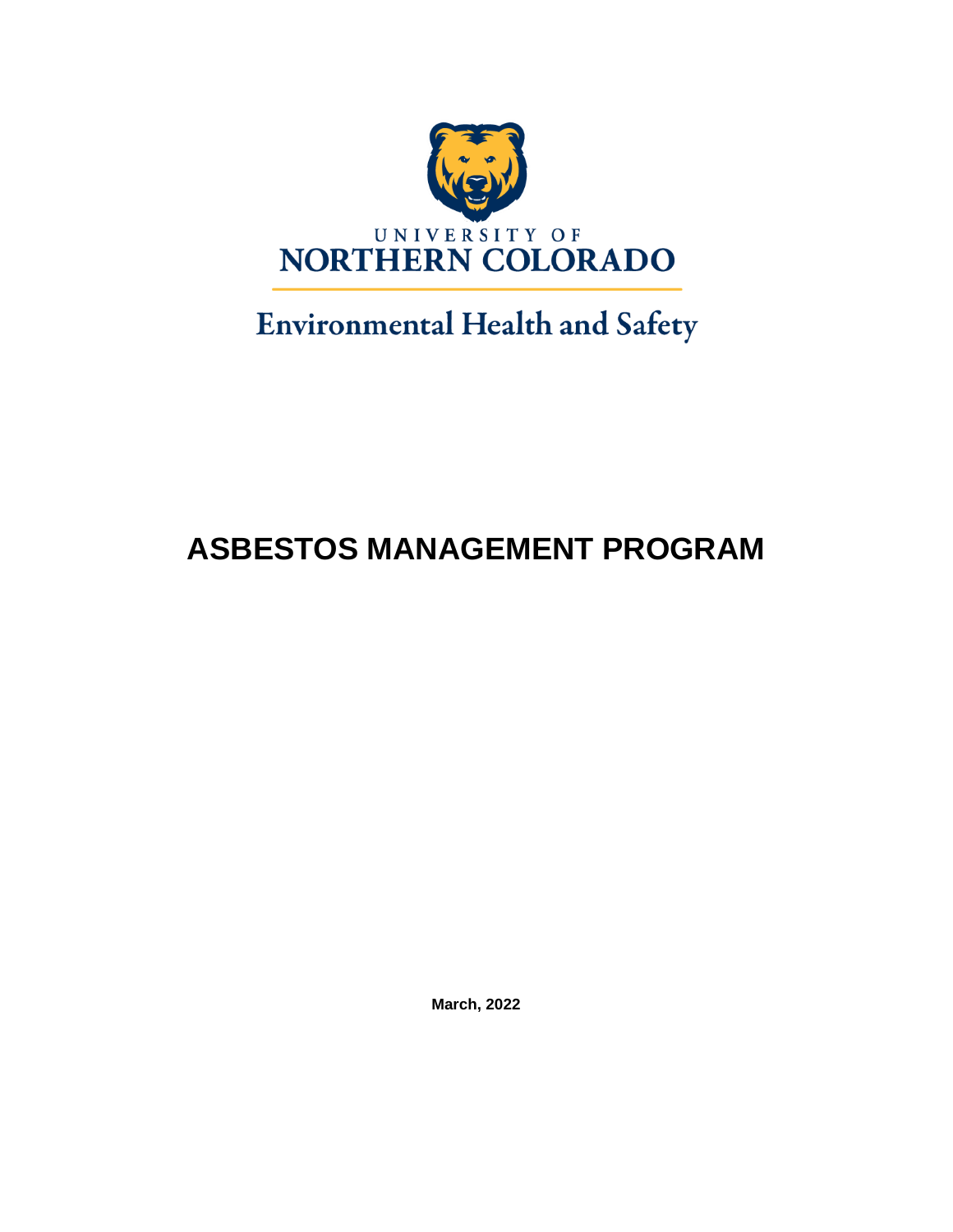

**Environmental Health and Safety** 

# **Asbestos Management Program**

# *Table of Contents*

- I. Purpose
- II. Definitions
- III. Identification of Asbestos
- IV. Asbestos Sampling
- V. Notification and Labeling
- VI. Operations & Maintenance (O&M)
- VII. Asbestos Abatement Removal
- VIII. Air Monitoring
- IX. Disposal of Asbestos
- X. Occupational Examination
- XI. Training
- XII. Recordkeeping
- XIII. Contractors
- XIV. Emergency Response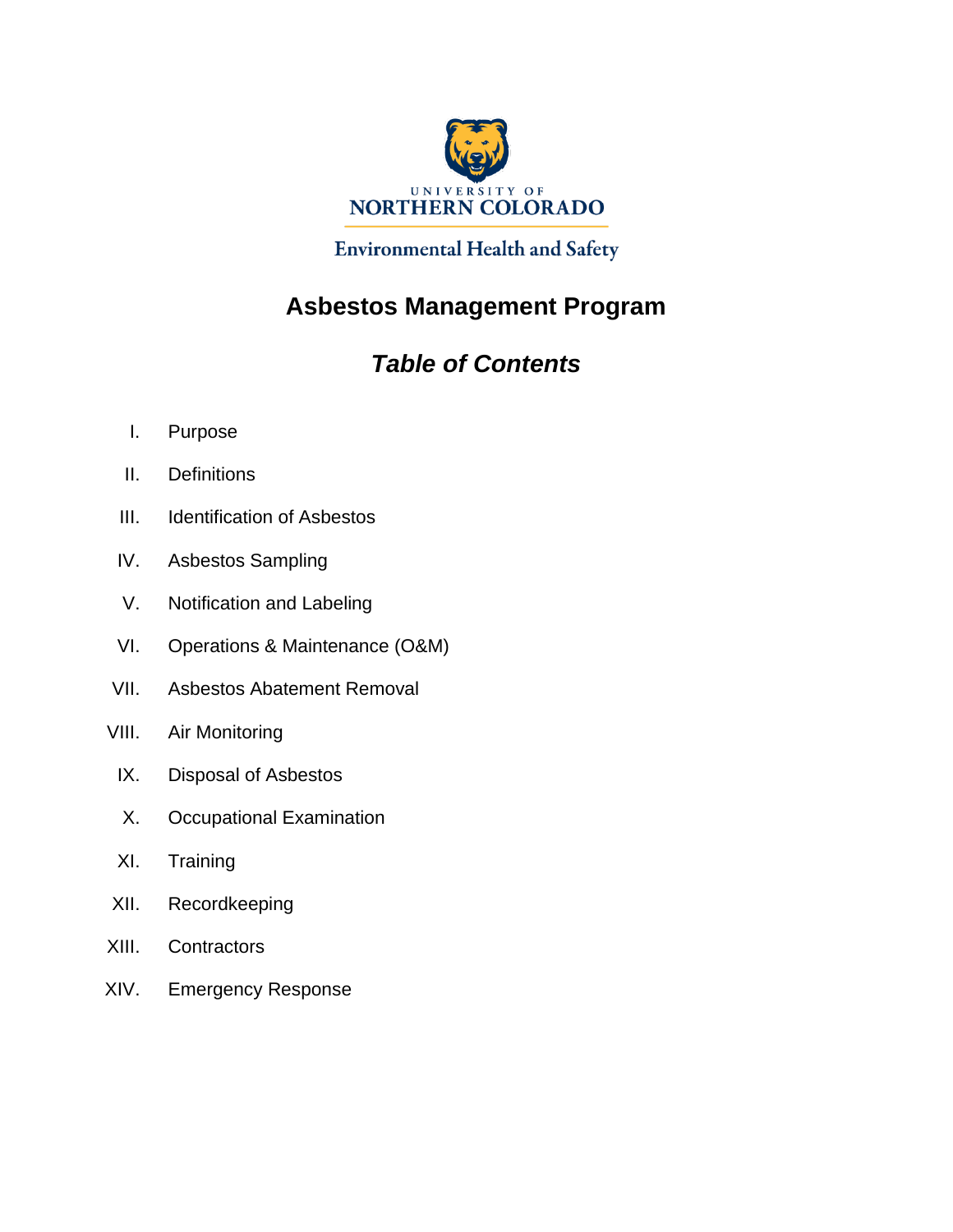

# **Environmental Health and Safety**

# **Asbestos Management Program**

#### **I. Purpose**

The purpose of this document is to establish correct procedures that will provide and maintain safe and healthy conditions for University employees, students, and visitors. The Environmental Health and Safety Department has developed an Asbestos-Containing Materials (ACM) management program. Any ACM found on campus will be managed in accordance with all applicable Federal, State, and Local regulations.

#### **II. Definitions**

Asbestos: A natural material made up of tiny fibers. Asbestos is a group of six different fibrous minerals including: amosite, chrysotile, crocidolite, tremolite, actinolite, and anthophyllite. Chrysotile is the most common.

Asbestos Containing Material (ACM): Material containing more than 1% asbestos.

Asbestos Operations and Maintenance (O&M): The manner in which (any known friable or potentially friable) asbestos materials are managed, as required by the Environmental Protection Agency (EPA). This may include the repair, removal, inspection or encapsulation of asbestos materials.

Asbestos Regulated Materials: Any material containing at least one percent asbestos that is friable, non-friable, material that becomes friable, or will be made friable by sanding, grinding, cutting or abrasion. In addition, non-friable material (cannot be crumbled to a powder by hand pressure) that may be subjected to excessive forces during renovation is also regulated. Asbestos-containing material (ACM) is regulated by the Environmental Protection Agency (EPA), Occupational Health and Safety Administration (OSHA) and the Colorado Department of Public Health and Environment (CDPHE).

Building Coordinator: An individual, assigned by the University, to be the liaison between Facilities Management and building occupants.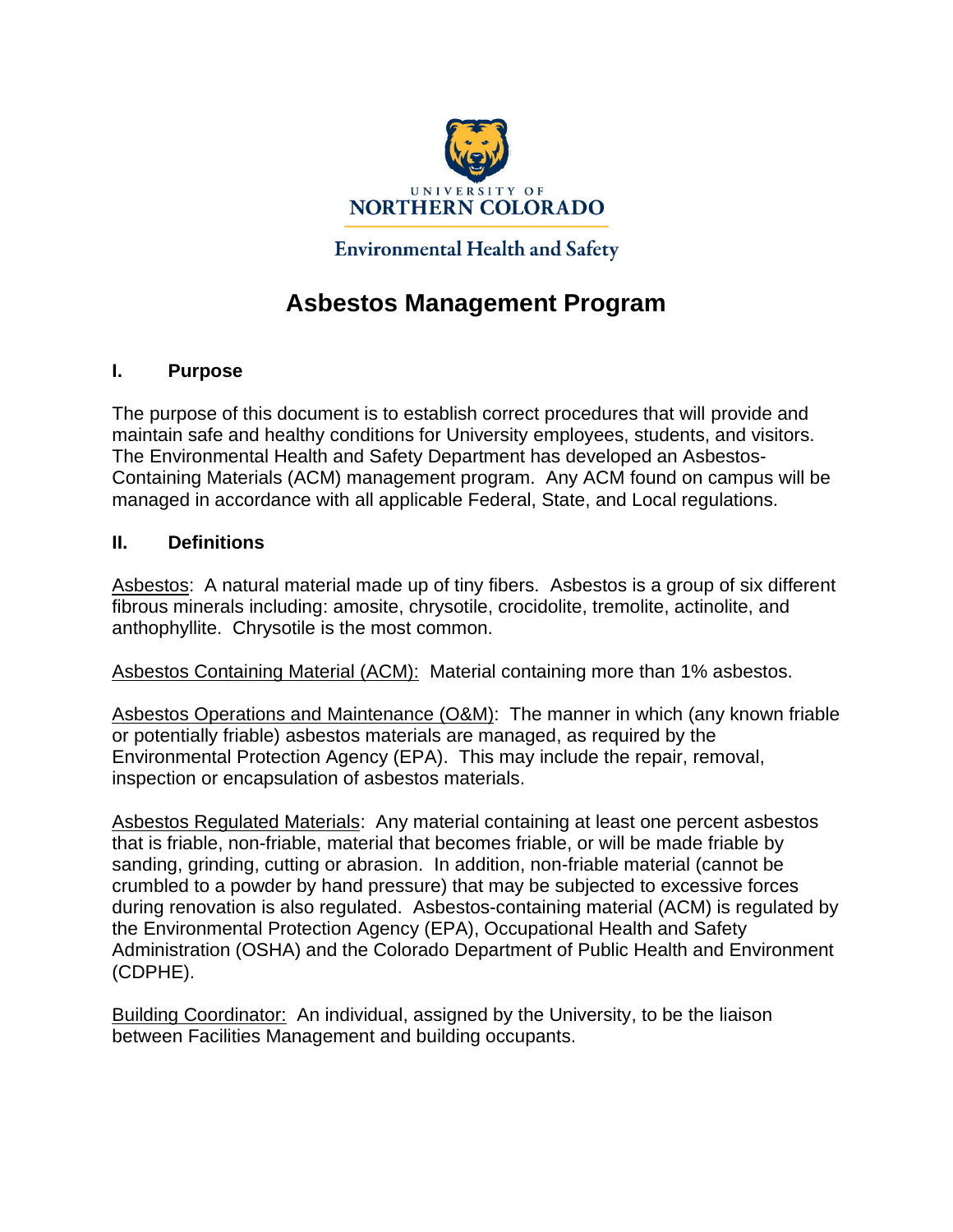Contractor: Any company and their employees hired to perform work for the University. This includes any subcontractors that may be hired to perform work under the direct supervision of a General Contractor.

Friable Asbestos: Material containing more than one percent of asbestos which, when dry, can be crumbled, pulverized, or reduced to a powder by hand pressure.

Non-Friable Asbestos: Material that contains more than one percent asbestos but cannot be crumbled or pulverized by hand pressure.

Presumed Asbestos Containing Material (PACM): Any material that is suspected of containing asbestos material, until sampled and analyzed by an accredited laboratory, shall be presumed asbestos containing (PACM) in all buildings or renovations constructed prior to 1988.

Small Scale, Short Duration Asbestos Removal: The removal of a limited amount of asbestos containing material that constitutes less than or equal to one disposal bag/one glove-bag.

Response Action: An approved method, including removal, encapsulation, enclosure, repair, operations, and maintenance that protect human health and the environment from asbestos containing material.

### **III. Identification of Asbestos**

Environmental Health and Safety (EHS) or Facilities Management (FM) can provide asbestos surveys of facilities for the presence of asbestos containing materials. Asbestos surveys and inspections for the presence of asbestos shall be conducted by State certified asbestos inspectors.

In the event that a student, faculty, or staff member suspects exposure to or disturbance of asbestos materials, they are to leave the area undisturbed, secure the area as much as possible from further disturbance (e.g., close doors and windows), and contact UNCPD or the Environmental Health and Safety Department.

The UNC Facilities Management TMA system makes a notation on work orders that have known ACM. The notation on the work order is non-specific, only indicating that ACM is present somewhere in the room, therefore when ACM is indicated on a work order individuals shall determine the type and exact location before proceeding with work. Please note that the TMA notation information was taken from the Asbestos survey that was conducted on campus in 2001, but that this survey did not cover all facilities on campus. Project Managers, Faculty and staff shall check the asbestos database to verify the absence of asbestos, in all areas, before beginning projects and maintenance activities.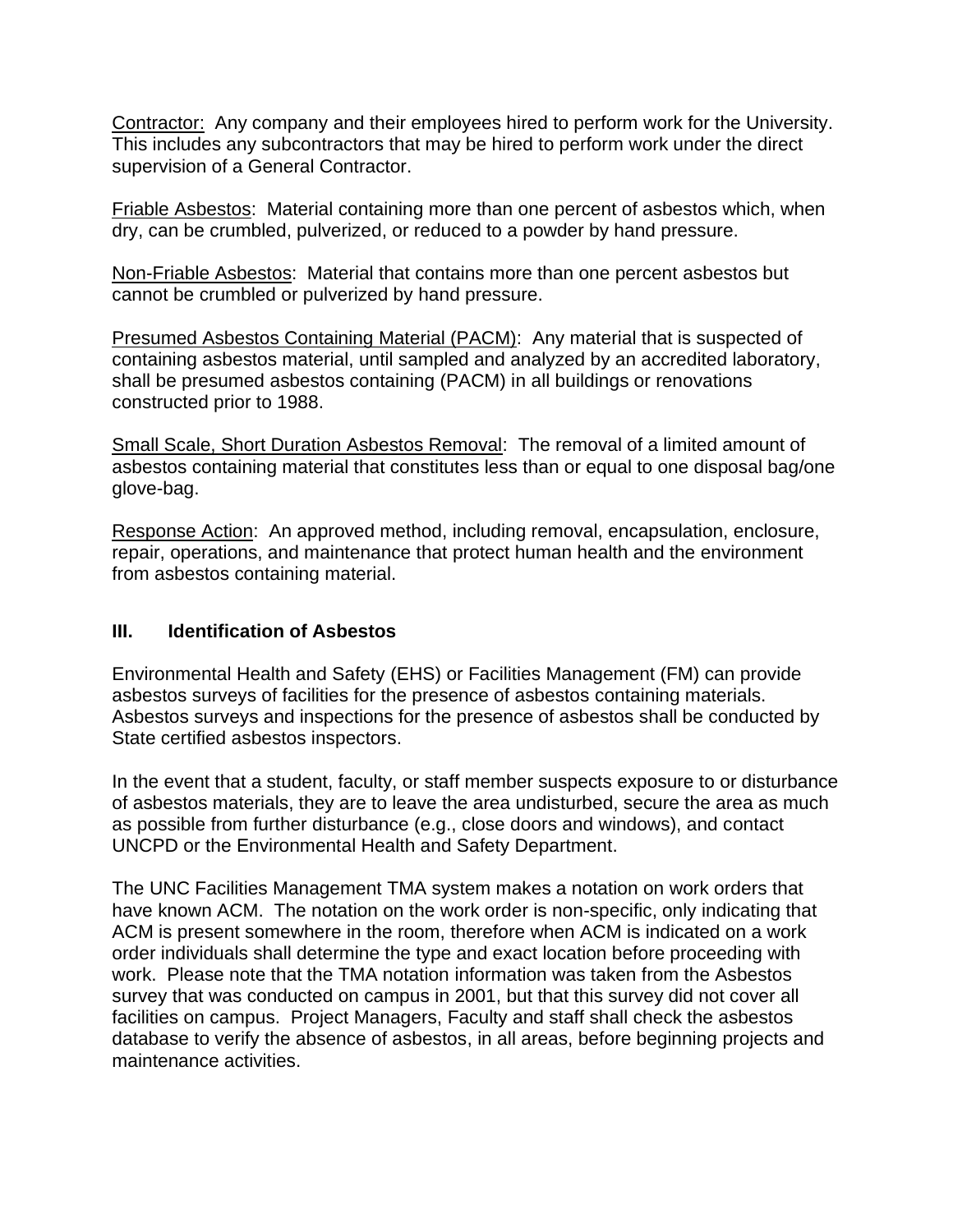## **IV. Asbestos Sampling**

Not all facilities on campus have been surveyed for the presence of asbestos containing materials (ACM); therefore, non-surveyed suspect materials must be sampled to confirm the absence of asbestos before performing work. Sampling for the presence of asbestos shall be conducted by a certified State Asbestos Building Inspector or a certified contractor. All regulatory requirements and methods for sampling ACM must always be followed. Sample analysis shall be conducted by an appropriately accredited laboratory. The Environmental Health and Safety (EHS) department should be notified prior to any asbestos sampling.

## **V. Notification and Labeling**

EHS, FM, or Project Managers will notify building workers, occupants, and outside contractors about the location and physical condition of ACM and stress the need to avoid disturbing the materials. Contractors and subcontractors shall review the Asbestos Management Plan for their information.

EHS will decide which notification procedure will be most appropriate for the building occupants. The following are ways that employee / occupant notifications can be sent.

**Written Notice** – Sending information to the Building Coordinator and posting information in a central location where building occupants are notified.

**Awareness / Information Session** – Awareness training will be provided to custodial / maintenance individuals. The EHS department shall decide what other types of building occupants shall receive awareness training. The specific information given to each type of building occupant will vary.

**Area Posting and Material Labeling** – In service and maintenance areas, postings and labeling will be used to remind maintenance / custodial employees not to inadvertently disturb the ACM. Labeling, as opposed to notification, is not intended as general information. It serves as a final line of defense to prevent unprotected individuals from disturbing ACM or entering areas where repair or renovation activities involving ACM are underway.

Signs that can be placed at entrances to areas where ACM is prevalent shall read:

DANGER - ASBESTOS MAY CAUSE CANCER CAUSES DAMAGE TO LUNGS AUTHORIZED PERSONNEL ONLY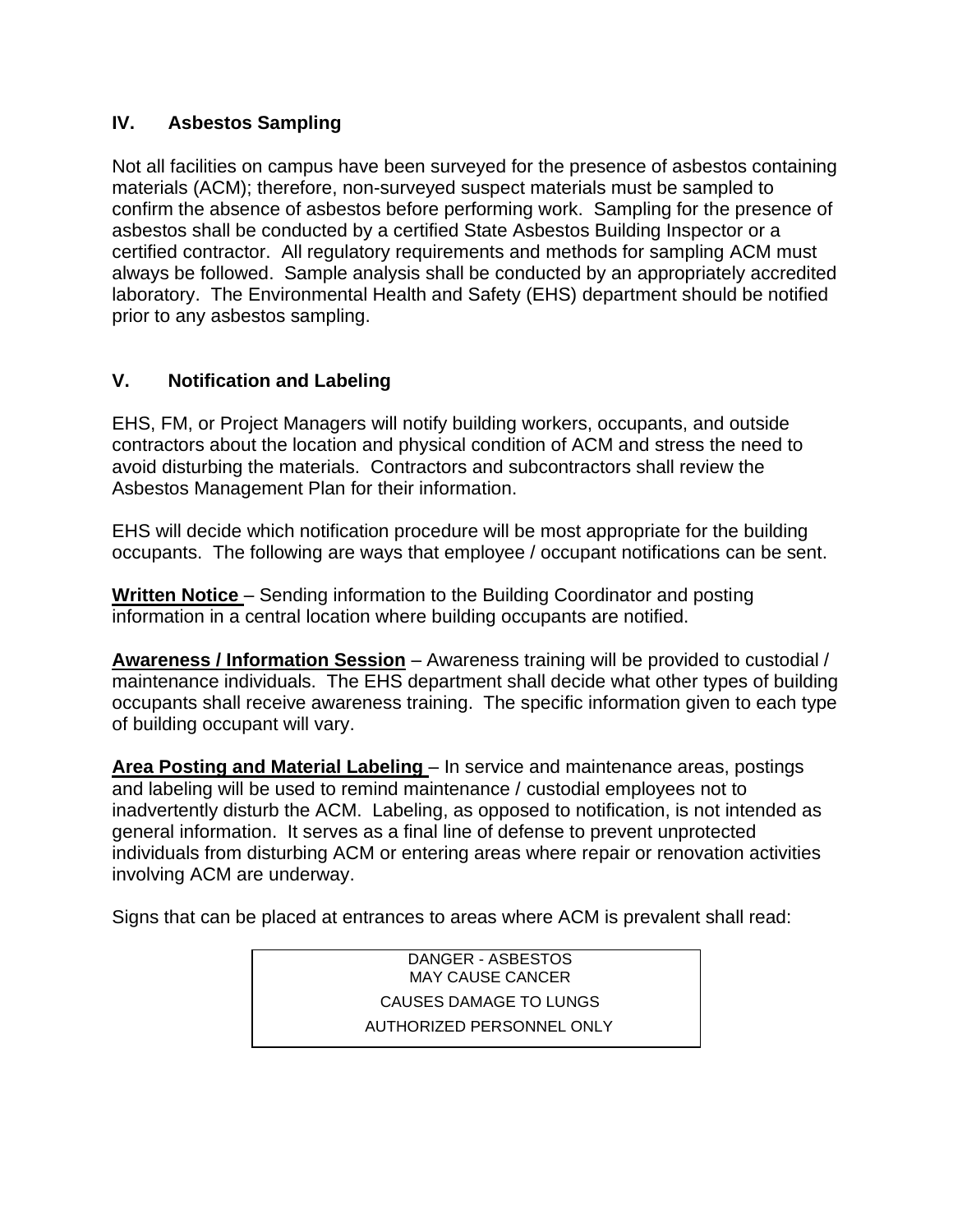Warnings signs placed directly on ACM shall read:



Facilities Management, Housing and Residential Education, Information Management and Technology and other departments may contact the EHS Department for assistance and/or procedures where their work may disturb any suspect asbestos materials **prior** to starting such activities.

EHS or FM will notify personnel and building coordinators of asbestos abatement projects and provide a timeline.

### **VI. Operations & Maintenance (O&M)**

Environmental Health and Safety (EHS) and Facilities Management (FM) coordinate all asbestos Operations and Maintenance (O&M) abatements. This includes, but is not limited to, established activities such as floor care, ceiling material, pipe insulation, and other standard maintenance responses that have the potential to disturb presumed asbestos or asbestos containing materials.

Worker protection regulation, 29 CFR 1926.1101(g)(4)(ii) allows a maximum amount of Asbestos Contaminated Material (ACM) to be abated per O&M. Therefore, the following allowable amounts will pertain to each project, each work order in an individual building, or each emergency:

Maximum of 10 square feet or 25 linear feet of ACM

Maximum of 2 each ceiling tiles  $(2' \times 4')$  – When disturbing ACM ceiling tiles, they must be removed and disposed of properly and replaced with non-ACM tile. (ACM tiles will NOT be moved and placed back in the same location.)

Emergency Abatement includes less than 3 square feet or linear feet of ACM

### **VII. Asbestos Abatement Removal**

There are three types of asbestos abatements to be conducted on campus: Operations & Maintenance (O&M), large-scale abatements, and Emergency Response abatements.

Facilities Management personnel may conduct O&M (small-scale), short duration projects (See Section V. Operations & Maintenance).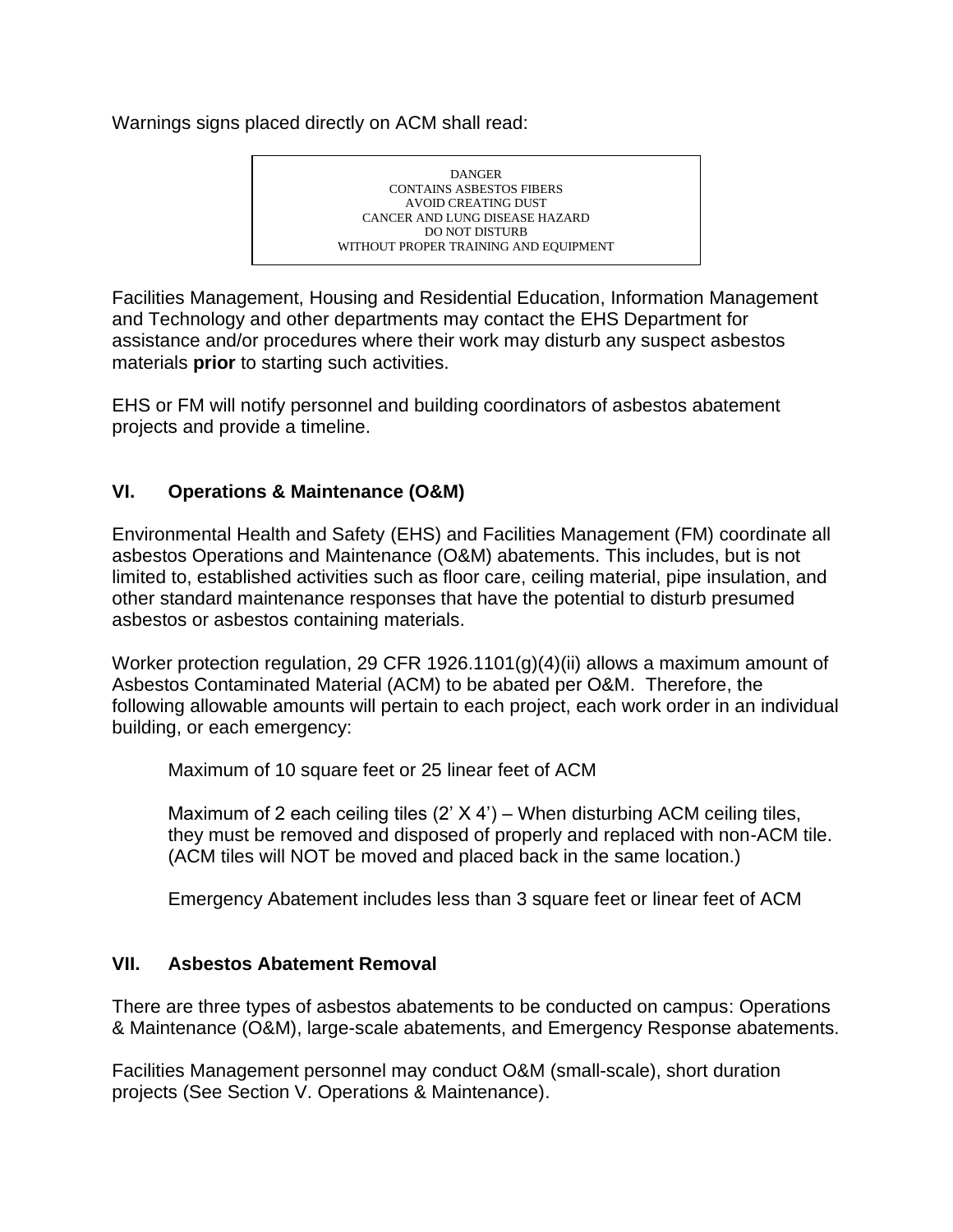All large-scale asbestos abatement projects will be performed by approved; State licensed asbestos contractors. A list of approved asbestos contractors is located on the Colorado Department of Public Health & Environment website. Construction Services (CS) and FM will coordinate these activities with the EHS Department. EHS will provide any necessary information regarding asbestos project planning, design, and specification requirements as they relate to regulatory compliance and safety of building occupants.

EHS or CS will provide information to Project Managers/Supervisors that will review large asbestos projects prior to commencement of the project. A project manager shall be used on all asbestos abatement projects in which the amount of friable asbestos containing material to be abated exceeds 1,000 linear feet on pipes, or 3,000 square feet on other surfaces.

Asbestos abatement projects that are greater than 260 linear feet, 160 square feet, or 55 a gallon drum must receive an asbestos abatement permit from the Colorado Department of Public Health and Environment (CDPHE). This permit requires a 10 working day submittal process.

Emergency Response abatements will be evaluated and reviewed by the EHS Department (see Section XIII Emergency Response).

EHS department will review all asbestos projects prior to beginning abatement.

### **VIII. Air Monitoring**

Environmental Health and Safety (EHS) upon notification of possible asbestos release will provide air monitoring where applicable. Records of such monitoring will be maintained indefinitely in EHS or CS.

An Environmental Consultant and/or Contractor will provide air monitoring activities on contracted or large-scale asbestos abatements. Air monitoring may include continuous air, OSHA monitoring and sampling, or any additional monitoring required by the EHS Department. The Environmental Consultant and/or Contractor will provide a comprehensive report that must contain:

- A. Date and location of samples
- B. Identification of personal air monitoring
- C. Sampling calibrations and monitoring data
- D. Certifications of employees
- E. Name and address of laboratory
- F. Accreditation of laboratory. Copies of data sheets
- G. Copies of laboratory results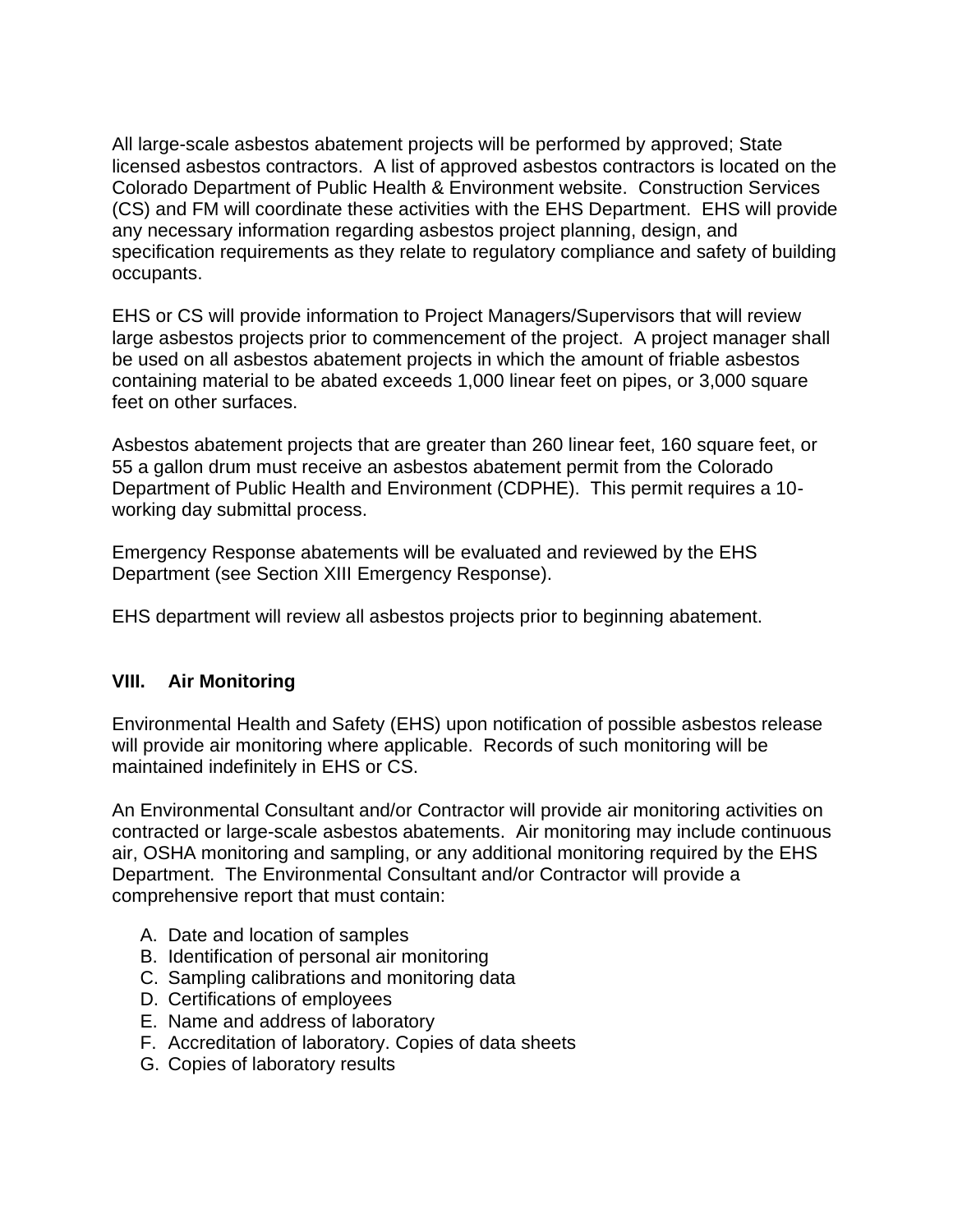## **IX. Disposal of Asbestos**

ACM material removed during an Asbestos O&M operation shall be placed in asbestos disposal bags and placed in the EHS Hazardous Waste storage area. The O&M operator shall place the removal date on the asbestos disposal bags. Contact EHS to inform them of the material removed and the quantity of material that was placed in the waste storage area.

Contractors performing large scale asbestos projects will dispose of abated ACM in a certified asbestos disposal facility.

A waste manifest shall be completed for each shipment of material to an asbestos landfill. For waste manifest recordkeeping see Section XII Recordkeeping.

### **X. Occupational Examination**

A medical surveillance program shall be instituted for employees who are engaged in asbestos work for 30 or more days per year or are exposed at or above the permissible exposure limit.

Facilities Management employees required to wear a negative pressure air purifying respirator as part of their asbestos abatement work activities must receive a medical examination on an annual basis. This examination must conclude with a written statement from the physician confirming the ability of the employee to wear a respirator. Once medically approved, the employee must receive a respirator fit testing annually (refer to the Respiratory Protection Program).

A physical examination directed to the pulmonary and gastrointestinal systems, including a chest roentgenogram shall be administered at the discretion of the physician.

EHS will maintain records of training, testing and certification of employees. Human Resources will maintain medical records of employees for 30+ years.

### **XI. Training**

There are many levels of asbestos training. OSHA requires worker training programs for all employees exposed to fiber levels (either measured or anticipated) at or above the action level (0.1 f/cc 8-hour TWA) or the excursion limit (1.0 f/cc, 30-minute TWA),

### Awareness Training

Awareness level training is designed for departments (Facilities Management, Housing and Residential Education, Information Management and Technology, etc.) whom, in the course of their duties, may accidentally disturb asbestos containing materials. The employee shall attend an asbestos awareness level training session.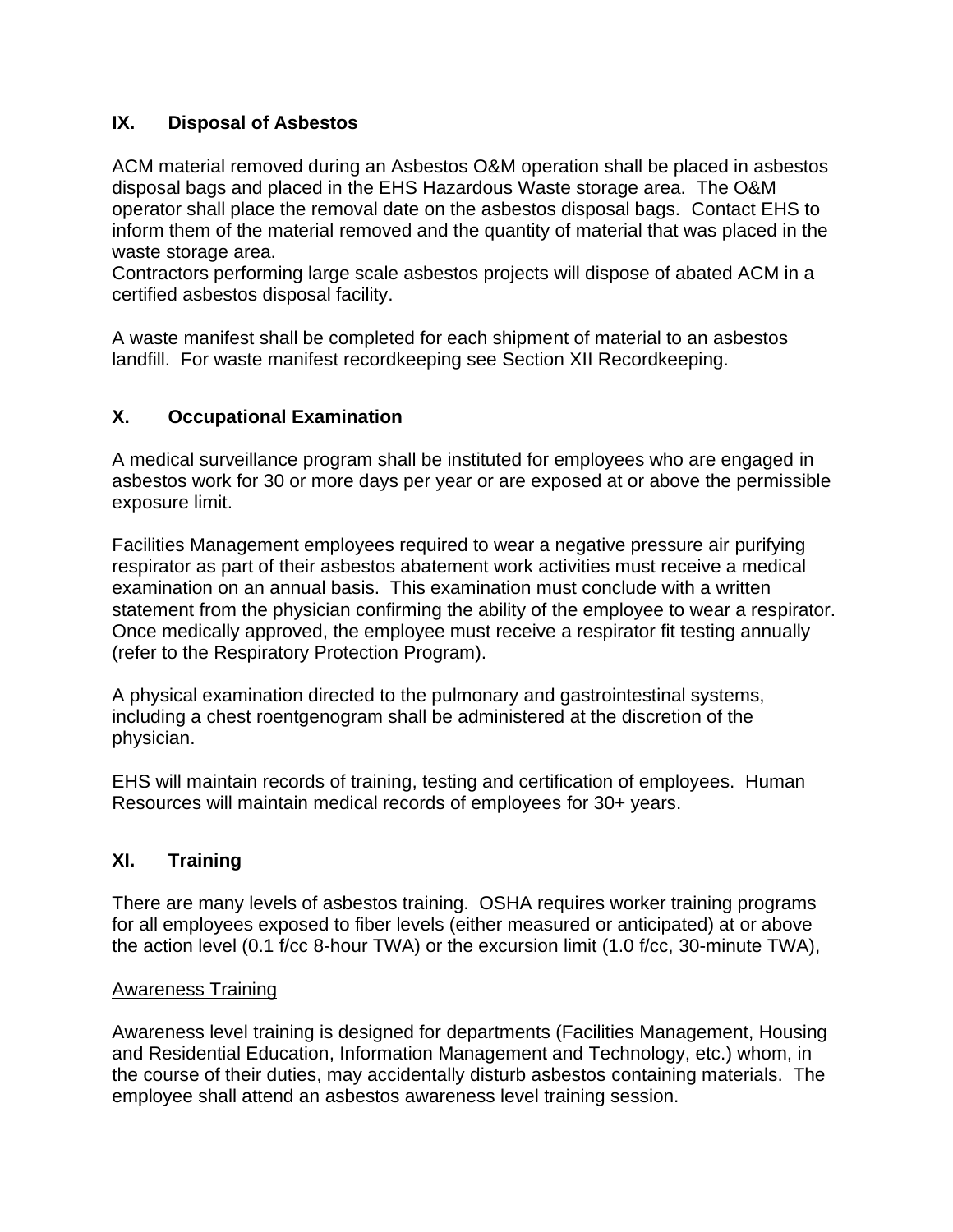#### Operations & Maintenance (O&M)

O&M training is designed for individuals who perform emergency response and smallscale removals where disturbance of ACM is intended or likely (see Section VI Operations & Maintenance).

Facilities Management employees conducting asbestos O&M activities, are required to attend a 16-hour asbestos O&M initial training session. Refresher training for the asbestos O&M worker is required annually. A State CDPHE certified training instructor will provide asbestos O&M training.

Additional training that O&M staff will receive is the Respiratory Protection Program and Hazard Communications Program.

EHS will schedule asbestos training. Any additional training beyond the 16-hour Asbestos O&M must be coordinated with the Environmental Health and Safety department.

#### **XII. Recordkeeping**

Environmental Health and Safety (EHS) will maintain records of all known asbestos containing materials for campus. This information will be maintained in an appropriate database. The information shall be updated as new information becomes available through building surveys and project inspections. Training, medical examinations, and fit testing records will be maintained indefinitely in the employee's personnel files. Information must be held for a minimum of thirty years past date of termination, for all workers involved with asbestos operations and maintenance (O&M) operations.

Facilities Management Project Managers information regarding large scale asbestos removal projects shall be submitted to Construction Services (CS) and shall include, at a minimum:

- Location from which asbestos was removed
- Amount of friable and non-friable asbestos removed
- Name and address of abatement contractors or name of person on staff that conducted removal
- Copies of training certifications
- Information describing the response action procedures
- Copies of any disposal/shipment paperwork

Environmental Health & Safety maintains the following records:

- Exposure monitoring, training, and fit testing of campus employees.
- Asbestos disposal records and manifests for all asbestos projects.
- Copies of all Colorado Department of Public Health and Environment (CDPHE) notifications.
- All additional records as indicated throughout this procedure.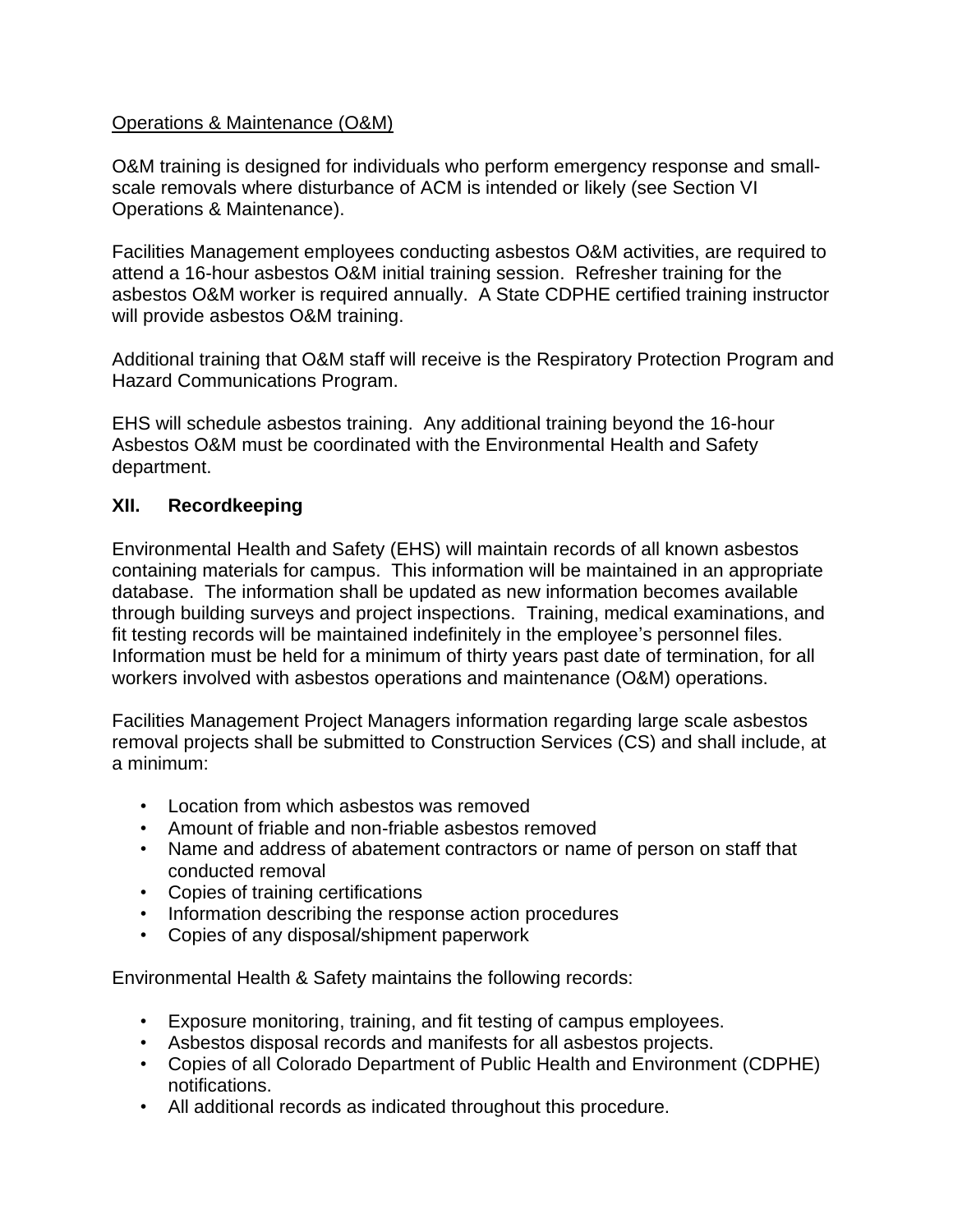On large scale asbestos projects, Construction Services will maintain a comprehensive file for all asbestos related projects which includes location, amounts, and certifications of appropriate personnel, response actions, and project submittals from private asbestos contractors per State of Colorado CDPHE Regulation 8.

#### Waste Manifests

All completed asbestos waste manifests must be sent to the EHS Department for recordkeeping.

### **XIII. Contractors**

University or Northern Colorado Purchasing Department requires the following asbestos abatement contractor qualification:

In order to be considered for award, Contractors that respond to this solicitation are required to be listed on the most current Colorado Department of Public Health and Environment (CDPHE) list of "Colorado General Abatement Contractors". The University of Northern Colorado will not consider any certified Colorado General Asbestos Abatement Contractors that are listed on the most current CDPHE Asbestos Enforcement Cases list with a "Case Finding" of Guilty."

Contractors must inform the EHS department of any abatement being performed. Contractors must comply with EPA and CDPHE regulations.

If a contractor has an emergency situation during an abatement, UNCPD and EHS must be contacted immediately and Emergency Response procedures will be activated (see Section XIV Emergency Response).

#### **XIV. Emergency Response**

A fiber release episode can occur at any time (maintenance, renovation projects, etc.) as long as ACM is present in the building. Any evidence of a fiber release, such as water or physically damaged ACM, should be reported to EHS immediately. EHS is responsible for activating a response team, which can include the Facilities Management O&M team or an asbestos abatement contractor.

There are two types of fiber release episodes:

**Minor Fiber Release** is a release that is less than three square feet or three linear feet.

EHS, with the assistance of Facilities Management O&M team, shall ensure that the procedures listed below are followed in the event of a minor fiber release episode: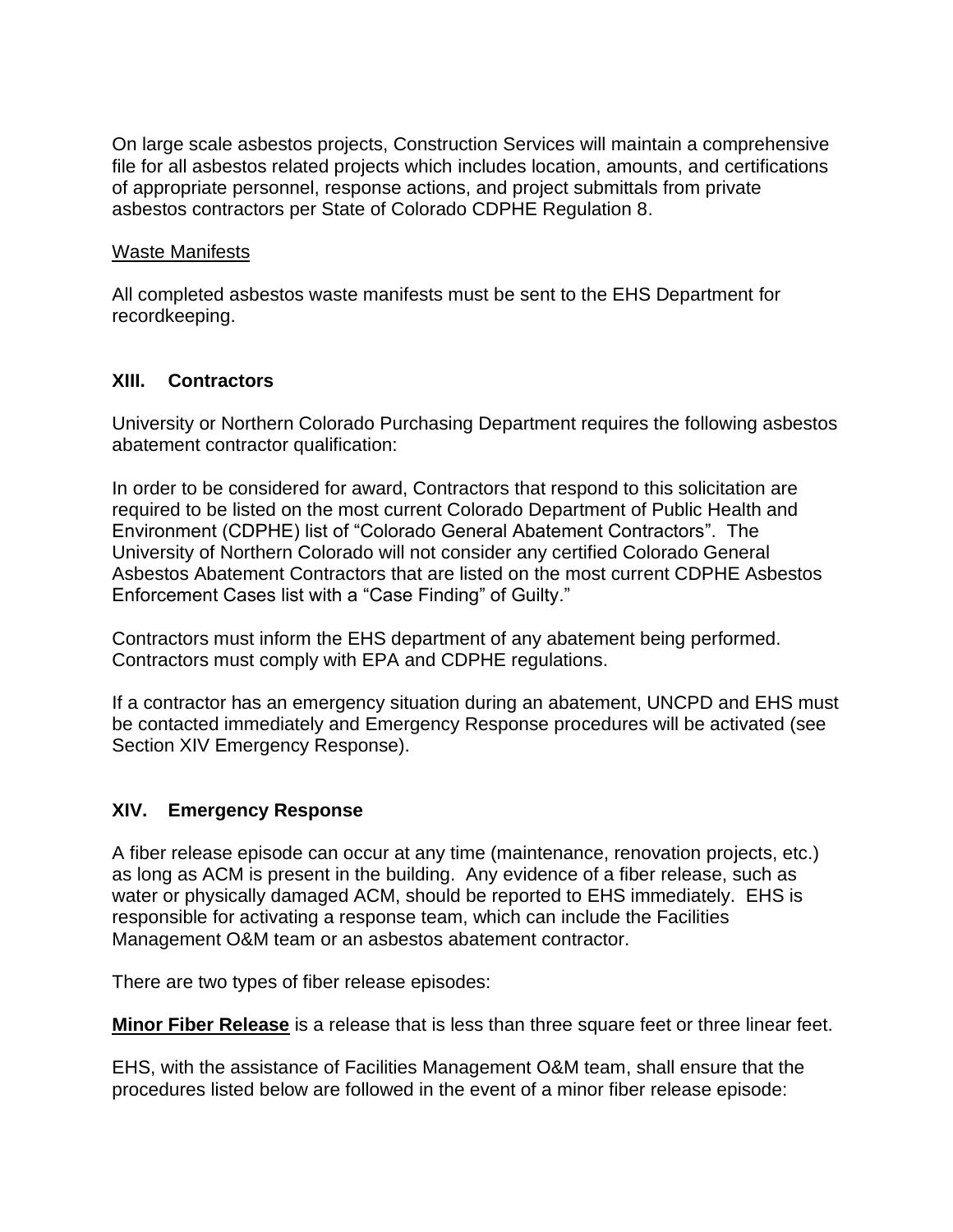#### **Minor Fiber Release Episode Procedures**

- Restrict entry into area and post signs or place "Do Not Enter" tape to prevent entry by non-essential personnel.
- Shut off or temporarily modify the air handling system (HVAC) to prevent the distribution of fibers to other areas of the building.
- Seal all openings between the contaminated and uncontaminated areas. (This may be accomplished by using polyethylene sheeting to cover windows, doorways, elevator openings, corridor entrances, drains, etc.)
- Conduct initial air monitoring to evaluate release.
- Ensure emergency response workers are properly trained and monitored.
- Use work practices or other controls such as wet methods, protective clothing, or HEPA vacuums to inhibit the spread of any released fibers, as necessary.
- All debris and materials used should be discarded as asbestos waste (see Section VII Asbestos Abatement Removal).
- Following completion of the above actions, conduct appropriate air monitoring to determine if response actions were sufficient.

**Major Fiber Release** is a release that is greater than three square feet or three linear feet. Major releases that exceed 260 linear feet on pipes or 160 square feet on other surfaces or a volume equivalent to a 55-gallon drum (35 cubic feet) require regulatory notification.

EHS shall ensure that the following procedures listed below are followed in the event of a major fiber release episode:

#### Major Fiber Release Episode Procedures

- Restrict entry into area and post signs or place "Do Not Enter" tape to prevent entry by non-essential personnel.
- Shut off or temporarily modify the air-handling system (HVAC) to prevent the distribution of fibers to other areas of the building.
- Seal all openings between the contaminated and uncontaminated areas. (This may be accomplished by using polyethylene sheeting to cover windows, doorways, elevator openings, corridor entrances, drains, etc.)
- Conduct initial air monitoring to evaluate release.
- The response action for any major release episode must be designed by an accredited project designer and conducted by accredited, licensed contractor. The response should assess the extent of contamination using bulk and air sampling. The extent of sampling may depend on how quickly the HVAC system was turned off.
- Contamination of the HVAC system must be determined. Decontamination of the HVAC may require disassembly and cleaning of ducts, ventilators, registers, and other system parts. System filters should be removed and replaced under controlled conditions.